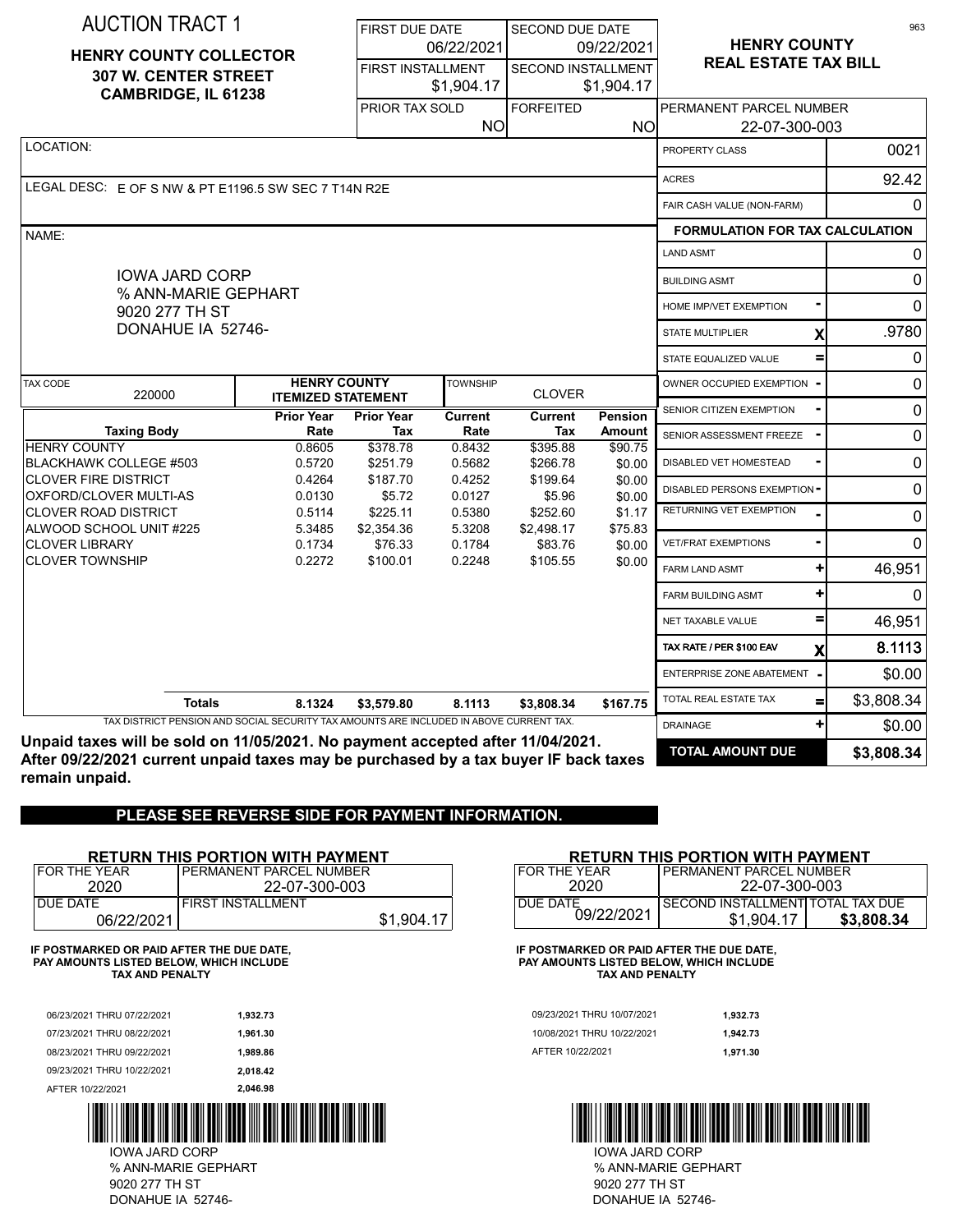| <b>AUCTION TRACT 2</b>                                                                  |                                                  | <b>FIRST DUE DATE</b>    |                  | <b>SECOND DUE DATE</b>    |                   |                                        | 962            |
|-----------------------------------------------------------------------------------------|--------------------------------------------------|--------------------------|------------------|---------------------------|-------------------|----------------------------------------|----------------|
|                                                                                         |                                                  |                          | 06/22/2021       |                           | 09/22/2021        | <b>HENRY COUNTY</b>                    |                |
| <b>HENRY COUNTY COLLECTOR</b><br>307 W. CENTER STREET                                   |                                                  | <b>FIRST INSTALLMENT</b> |                  | <b>SECOND INSTALLMENT</b> |                   | <b>REAL ESTATE TAX BILL</b>            |                |
| <b>CAMBRIDGE, IL 61238</b>                                                              |                                                  |                          | \$1,605.50       |                           | \$1,605.50        |                                        |                |
|                                                                                         |                                                  | PRIOR TAX SOLD           |                  | <b>FORFEITED</b>          |                   | PERMANENT PARCEL NUMBER                |                |
|                                                                                         |                                                  |                          | <b>NO</b>        |                           | ΝO                | 21-13-200-003                          |                |
| LOCATION:                                                                               |                                                  |                          |                  |                           |                   | PROPERTY CLASS                         | 0021           |
| LEGAL DESC: NE, EX 5.91A NE COR, E OF I-74 SEC 13 T14N R1E                              |                                                  |                          |                  |                           |                   | <b>ACRES</b>                           | 140.26         |
|                                                                                         |                                                  |                          |                  |                           |                   | FAIR CASH VALUE (NON-FARM)             | $\Omega$       |
| NAME:                                                                                   |                                                  |                          |                  |                           |                   | <b>FORMULATION FOR TAX CALCULATION</b> |                |
|                                                                                         |                                                  |                          |                  |                           |                   | <b>LAND ASMT</b>                       | 0              |
| <b>IOWA JARD CORP</b>                                                                   |                                                  |                          |                  |                           |                   | <b>BUILDING ASMT</b>                   | 0              |
| % ANN-MARIE GEPHART<br>9020 277TH ST                                                    |                                                  |                          |                  |                           |                   | HOME IMP/VET EXEMPTION                 | $\Omega$       |
| DONAHUE IA 52746-                                                                       |                                                  |                          |                  |                           |                   | <b>STATE MULTIPLIER</b><br>Х           | .9780          |
|                                                                                         |                                                  |                          |                  |                           |                   | STATE EQUALIZED VALUE                  | $\mathbf{0}$   |
| <b>TAX CODE</b><br>210000                                                               | <b>HENRY COUNTY</b><br><b>ITEMIZED STATEMENT</b> |                          | <b>TOWNSHIP</b>  | <b>OXFORD</b>             |                   | OWNER OCCUPIED EXEMPTION               | $\overline{0}$ |
|                                                                                         | <b>Prior Year</b>                                | <b>Prior Year</b>        | <b>Current</b>   | <b>Current</b>            | Pension           | SENIOR CITIZEN EXEMPTION               | $\mathbf 0$    |
| <b>Taxing Body</b><br><b>HENRY COUNTY</b>                                               | Rate<br>0.8605                                   | Tax<br>\$316.69          | Rate<br>0.8432   | Tax<br>\$334.46           | <b>Amount</b>     | SENIOR ASSESSMENT FREEZE               | $\mathbf{0}$   |
| <b>OXFORD FIRE DISTRICT</b>                                                             | 0.3466                                           | \$127.55                 | 0.3451           | \$136.89                  | \$76.68<br>\$0.00 | DISABLED VET HOMESTEAD                 | $\mathbf 0$    |
| <b>BLACKHAWK COLLEGE #503</b><br>OXFORD/CLOVER MULTI-AS                                 | 0.5720<br>0.0130                                 | \$210.50<br>\$4.78       | 0.5682<br>0.0127 | \$225.39<br>\$5.04        | \$0.00<br>\$0.00  | <b>DISABLED PERSONS EXEMPTION =</b>    | 0              |
| OXFORD ROAD DISTRICT                                                                    | 0.5920                                           | \$217.86                 | 0.6011           | \$238.44                  | \$0.00            | RETURNING VET EXEMPTION                | $\Omega$       |
| ALWOOD SCHOOL UNIT #225<br><b>CLOVER LIBRARY</b>                                        | 5.3485<br>0.1734                                 | \$1,968.30<br>\$63.81    | 5.3208<br>0.1784 | \$2,110.60<br>\$70.77     | \$64.06<br>\$0.00 | <b>VET/FRAT EXEMPTIONS</b>             | $\Omega$       |
| <b>OXFORD TOWNSHIP</b>                                                                  | 0.2248                                           | \$82.73                  | 0.2254           | \$89.41                   | \$0.00            | <b>FARM LAND ASMT</b>                  | 39,667         |
|                                                                                         |                                                  |                          |                  |                           |                   | ٠H<br><b>FARM BUILDING ASMT</b>        | $\Omega$       |
|                                                                                         |                                                  |                          |                  |                           |                   | NET TAXABLE VALUE                      | 39,667         |
|                                                                                         |                                                  |                          |                  |                           |                   | TAX RATE / PER \$100 EAV<br>X          | 8.0949         |
|                                                                                         |                                                  |                          |                  |                           |                   | ENTERPRISE ZONE ABATEMENT              | \$0.00         |
| <b>Totals</b>                                                                           | 8.1308                                           | \$2,992.22               | 8.0949           | \$3,211.00                | \$140.74          | TOTAL REAL ESTATE TAX                  | \$3,211.00     |
| TAX DISTRICT PENSION AND SOCIAL SECURITY TAX AMOUNTS ARE INCLUDED IN ABOVE CURRENT TAX. |                                                  |                          |                  |                           |                   | ٠H<br><b>DRAINAGE</b>                  | \$0.00         |
| Unpaid taxes will be sold on 11/05/2021. No payment accepted after 11/04/2021.          |                                                  |                          |                  |                           |                   | <b>TOTAL AMOUNT DUE</b>                |                |

**After 09/22/2021 current unpaid taxes may be purchased by a tax buyer IF back taxes remain unpaid.**

# **PLEASE SEE REVERSE SIDE FOR PAYMENT INFORMATION.**

### **RETURN THIS PORTION WITH PAYMENT**

| FOR THE YEAR | PERMANENT PARCEL NUMBER  |            |
|--------------|--------------------------|------------|
| 2020         | 21-13-200-003            |            |
| DUE DATE     | <b>FIRST INSTALLMENT</b> |            |
| 06/22/2021   |                          | \$1,605.50 |

**IF POSTMARKED OR PAID AFTER THE DUE DATE, PAY AMOUNTS LISTED BELOW, WHICH INCLUDE TAX AND PENALTY**

| AFTER 10/22/2021           | 1.725.91 |                            |          |
|----------------------------|----------|----------------------------|----------|
| 09/23/2021 THRU 10/22/2021 | 1.701.83 |                            |          |
| 08/23/2021 THRU 09/22/2021 | 1.677.75 | AFTER 10/22/2021           | 1.663.67 |
| 07/23/2021 THRU 08/22/2021 | 1.653.67 | 10/08/2021 THRU 10/22/2021 | 1.639.58 |
| 06/23/2021 THRU 07/22/2021 | 1.629.58 | 09/23/2021 THRU 10/07/2021 | 1.629.58 |
|                            |          |                            |          |



DONAHUE IA 52746- 9020 277TH ST % ANN-MARIE GEPHART IOWA JARD CORP

### **RETURN THIS PORTION WITH PAYMENT**

| FOR THE YEAR | <b>PERMANENT PARCEL NUMBER</b>   |            |  |  |  |
|--------------|----------------------------------|------------|--|--|--|
| 2020         | 21-13-200-003                    |            |  |  |  |
| DUE DATE     | SECOND INSTALLMENT TOTAL TAX DUE |            |  |  |  |
| 09/22/2021   | \$1.605.50                       | \$3,211.00 |  |  |  |

**IF POSTMARKED OR PAID AFTER THE DUE DATE, PAY AMOUNTS LISTED BELOW, WHICH INCLUDE TAX AND PENALTY**

| 09/23/2021 THRU 10/07/2021 | 1.629.58 |
|----------------------------|----------|
| 10/08/2021 THRU 10/22/2021 | 1.639.58 |
| AFTER 10/22/2021           | 1.663.67 |



DONAHUE IA 52746- 9020 277TH ST % ANN-MARIE GEPHART IOWA JARD CORP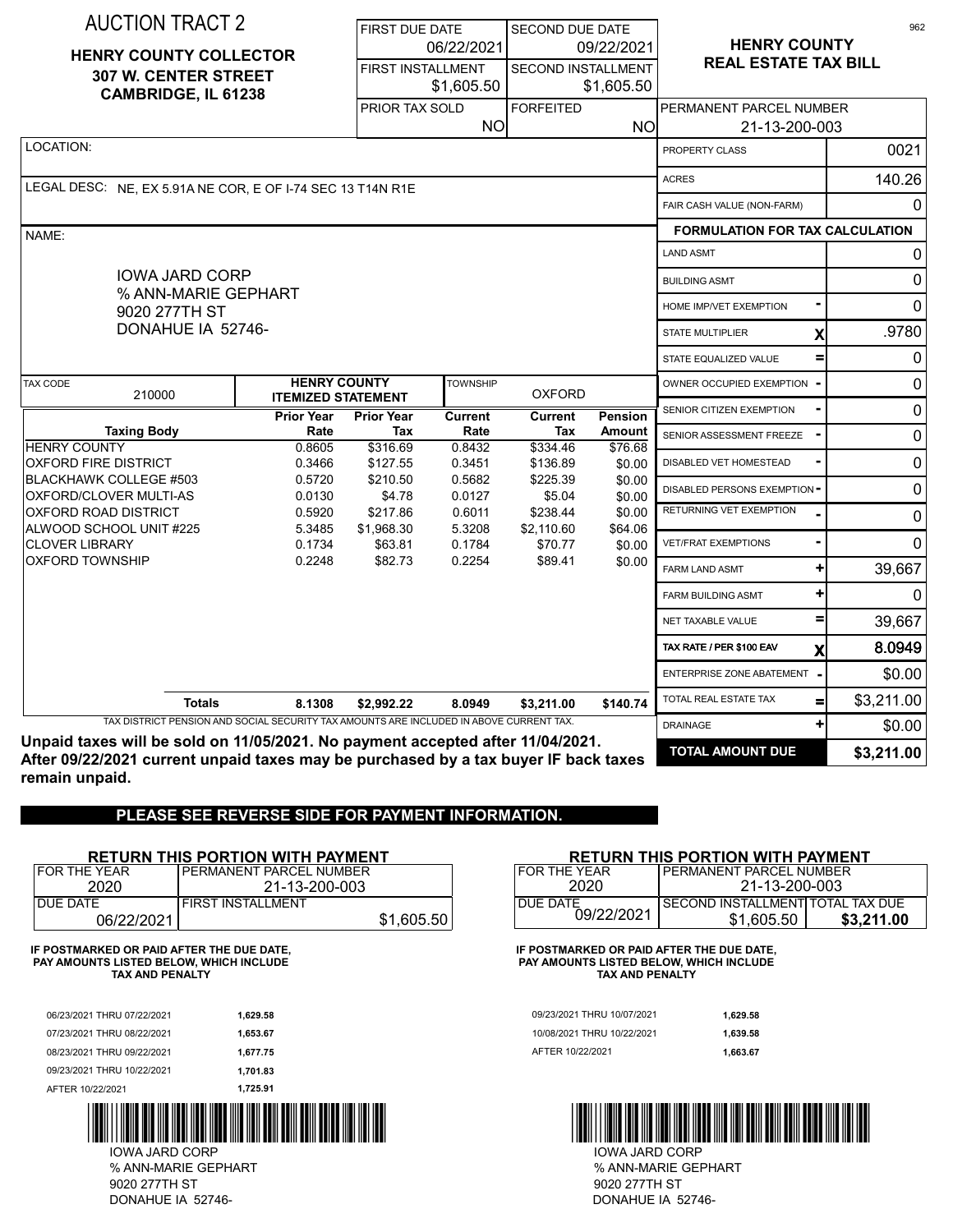| <b>AUCTION TRACT 3</b>                                                                  |                                                  | <b>FIRST DUE DATE</b>    |                  | <b>SECOND DUE DATE</b>    |                   |                                        | 964            |
|-----------------------------------------------------------------------------------------|--------------------------------------------------|--------------------------|------------------|---------------------------|-------------------|----------------------------------------|----------------|
| <b>HENRY COUNTY COLLECTOR</b>                                                           |                                                  |                          | 06/22/2021       | 09/22/2021                |                   | <b>HENRY COUNTY</b>                    |                |
| 307 W. CENTER STREET                                                                    |                                                  | <b>FIRST INSTALLMENT</b> |                  | <b>SECOND INSTALLMENT</b> |                   | <b>REAL ESTATE TAX BILL</b>            |                |
| <b>CAMBRIDGE, IL 61238</b>                                                              |                                                  |                          | \$931.67         |                           | \$931.67          |                                        |                |
|                                                                                         |                                                  | <b>PRIOR TAX SOLD</b>    |                  | <b>FORFEITED</b>          |                   | PERMANENT PARCEL NUMBER                |                |
|                                                                                         |                                                  |                          | <b>NO</b>        |                           | <b>NO</b>         | 22-18-100-001                          |                |
| LOCATION:                                                                               |                                                  |                          |                  |                           |                   | PROPERTY CLASS                         | 0021           |
| LEGAL DESC: N PT N NW SEC 18 T14N R2E                                                   |                                                  |                          |                  |                           |                   | <b>ACRES</b>                           | 60.00          |
|                                                                                         |                                                  |                          |                  |                           |                   | FAIR CASH VALUE (NON-FARM)             | $\Omega$       |
| NAME:                                                                                   |                                                  |                          |                  |                           |                   | <b>FORMULATION FOR TAX CALCULATION</b> |                |
|                                                                                         |                                                  |                          |                  |                           |                   | <b>LAND ASMT</b>                       | $\Omega$       |
| <b>IOWA JARD CORP</b><br>% ANN-MARIE GEPHART                                            |                                                  |                          |                  |                           |                   | <b>BUILDING ASMT</b>                   | 0              |
| 9020 277TH ST                                                                           |                                                  |                          |                  |                           |                   | HOME IMP/VET EXEMPTION                 | $\Omega$       |
| DONAHUE IA 52746-                                                                       |                                                  |                          |                  |                           |                   | <b>STATE MULTIPLIER</b><br>X           | .9780          |
|                                                                                         |                                                  |                          |                  |                           |                   | STATE EQUALIZED VALUE<br>=             | 0              |
| <b>TAX CODE</b><br>220000                                                               | <b>HENRY COUNTY</b><br><b>ITEMIZED STATEMENT</b> |                          | <b>TOWNSHIP</b>  | <b>CLOVER</b>             |                   | OWNER OCCUPIED EXEMPTION               | $\overline{0}$ |
|                                                                                         | <b>Prior Year</b>                                | <b>Prior Year</b>        | <b>Current</b>   | <b>Current</b>            | <b>Pension</b>    | SENIOR CITIZEN EXEMPTION               | $\mathbf 0$    |
| <b>Taxing Body</b><br><b>HENRY COUNTY</b>                                               | Rate<br>0.8605                                   | Tax<br>\$182.44          | Rate<br>0.8432   | Tax<br>\$193.71           | <b>Amount</b>     | SENIOR ASSESSMENT FREEZE               | 0              |
| <b>BLACKHAWK COLLEGE #503</b>                                                           | 0.5720                                           | \$121.28                 | 0.5682           | \$130.53                  | \$44.40<br>\$0.00 | DISABLED VET HOMESTEAD                 | $\mathbf 0$    |
| <b>CLOVER FIRE DISTRICT</b><br>OXFORD/CLOVER MULTI-AS                                   | 0.4264<br>0.0130                                 | \$90.41<br>\$2.76        | 0.4252<br>0.0127 | \$97.68<br>\$2.92         | \$0.00<br>\$0.00  | DISABLED PERSONS EXEMPTION =           | 0              |
| <b>CLOVER ROAD DISTRICT</b>                                                             | 0.5114                                           | \$108.43                 | 0.5380           | \$123.59                  | \$0.57            | RETURNING VET EXEMPTION                | 0              |
| ALWOOD SCHOOL UNIT #225<br><b>CLOVER LIBRARY</b>                                        | 5.3485<br>0.1734                                 | \$1,133.99<br>\$36.76    | 5.3208<br>0.1784 | \$1,222.29<br>\$40.98     | \$37.10<br>\$0.00 | <b>VET/FRAT EXEMPTIONS</b>             | $\Omega$       |
| <b>CLOVER TOWNSHIP</b>                                                                  | 0.2272                                           | \$48.17                  | 0.2248           | \$51.64                   | \$0.00            | <b>FARM LAND ASMT</b>                  | 22,972         |
|                                                                                         |                                                  |                          |                  |                           |                   | ٠<br><b>FARM BUILDING ASMT</b>         | $\mathbf{0}$   |
|                                                                                         |                                                  |                          |                  |                           |                   | NET TAXABLE VALUE                      | 22,972         |
|                                                                                         |                                                  |                          |                  |                           |                   | TAX RATE / PER \$100 EAV<br>X          | 8.1113         |
|                                                                                         |                                                  |                          |                  |                           |                   | ENTERPRISE ZONE ABATEMENT              | \$0.00         |
| <b>Totals</b>                                                                           | 8.1324                                           | \$1,724.24               | 8.1113           | \$1.863.34                | \$82.07           | TOTAL REAL ESTATE TAX<br>$=$           | \$1,863.34     |
| TAX DISTRICT PENSION AND SOCIAL SECURITY TAX AMOUNTS ARE INCLUDED IN ABOVE CURRENT TAX. |                                                  |                          |                  |                           |                   | $\pm$<br><b>DRAINAGE</b>               | \$0.00         |
| Unpaid taxes will be sold on 11/05/2021. No payment accepted after 11/04/2021.          |                                                  |                          |                  |                           |                   |                                        |                |

**After 09/22/2021 current unpaid taxes may be purchased by a tax buyer IF back taxes remain unpaid.**

# **PLEASE SEE REVERSE SIDE FOR PAYMENT INFORMATION.**

### **RETURN THIS PORTION WITH PAYMENT**

| FOR THE YEAR | I PERMANENT PARCEL NUMBER |          |
|--------------|---------------------------|----------|
| 2020         | 22-18-100-001             |          |
| DUE DATE     | I FIRST INSTALLMENT       |          |
| 06/22/2021   |                           | \$931.67 |

**IF POSTMARKED OR PAID AFTER THE DUE DATE, PAY AMOUNTS LISTED BELOW, WHICH INCLUDE TAX AND PENALTY**

| AFTER 10/22/2021           | 1.001.55 |                            |        |
|----------------------------|----------|----------------------------|--------|
| 09/23/2021 THRU 10/22/2021 | 987.57   |                            |        |
| 08/23/2021 THRU 09/22/2021 | 973.60   | AFTER 10/22/2021           | 969.62 |
| 07/23/2021 THRU 08/22/2021 | 959.62   | 10/08/2021 THRU 10/22/2021 | 955.65 |
| 06/23/2021 THRU 07/22/2021 | 945.65   | 09/23/2021 THRU 10/07/2021 | 945.65 |
|                            |          |                            |        |



DONAHUE IA 52746- 9020 277TH ST % ANN-MARIE GEPHART IOWA JARD CORP

### **RETURN THIS PORTION WITH PAYMENT**

| <b>IFOR THE YEAR</b> | PERMANENT PARCEL NUMBER          |            |  |  |
|----------------------|----------------------------------|------------|--|--|
| 2020                 | 22-18-100-001                    |            |  |  |
| DUF DATE             | SECOND INSTALLMENT TOTAL TAX DUE |            |  |  |
| 09/22/2021           | \$931.67                         | \$1.863.34 |  |  |

**IF POSTMARKED OR PAID AFTER THE DUE DATE, PAY AMOUNTS LISTED BELOW, WHICH INCLUDE TAX AND PENALTY**

| 09/23/2021 THRU 10/07/2021 | 945.65 |
|----------------------------|--------|
| 10/08/2021 THRU 10/22/2021 | 955.65 |
| AFTER 10/22/2021           | 969.62 |



DONAHUE IA 52746- 9020 277TH ST % ANN-MARIE GEPHART